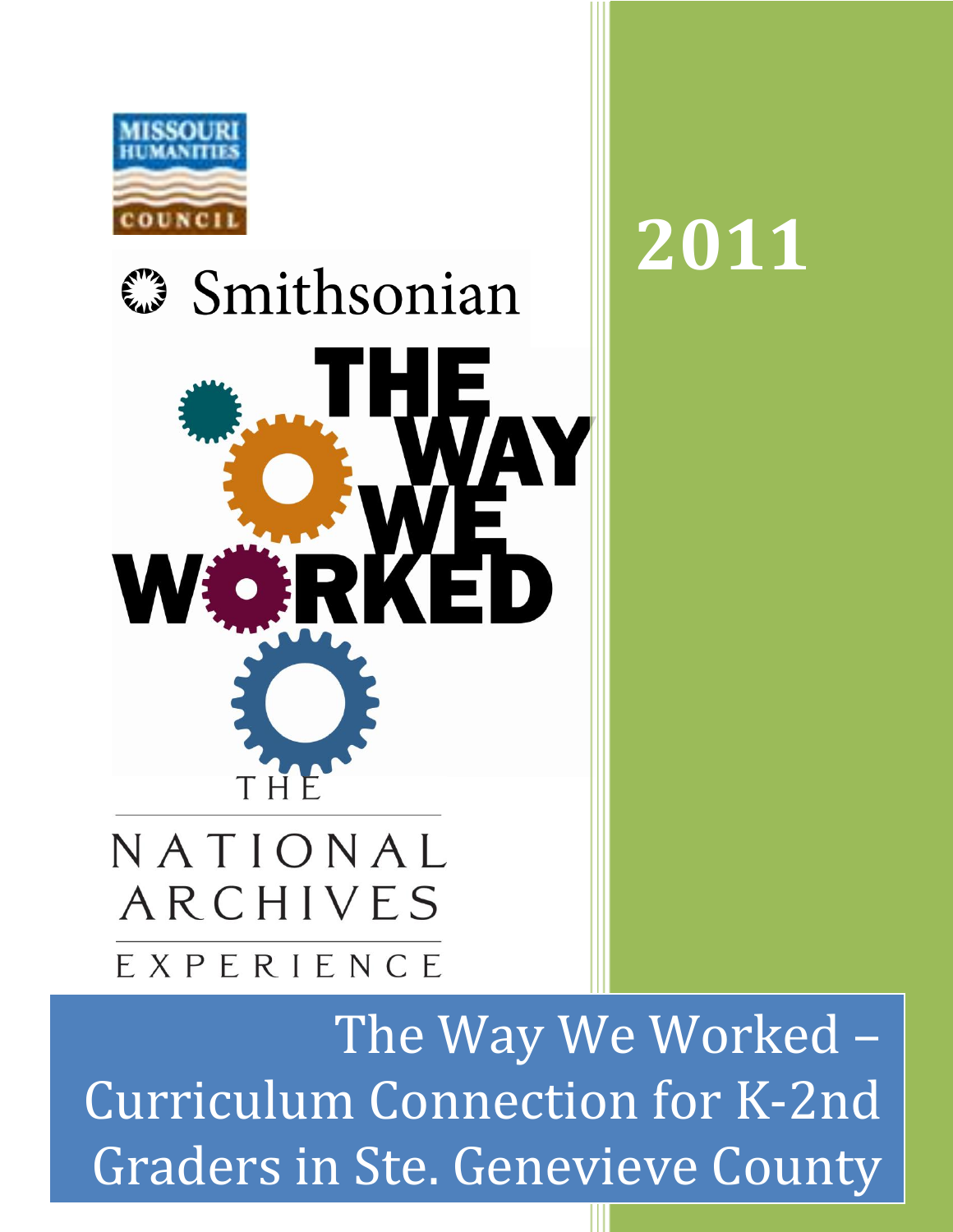# **Contents**

- Overview
- Lesson Plans (and MO State Standards & GLEs)
- Parent Letter
- Media Release Form
- Interview Worksheet
- Thank You Letter Worksheet
- Calendar

#### **Please direct any questions to:**

Lesley Barker, Director of the Bolduc House Museum – 573-883-3105; bolduchouse@sbcglobal.net; www.bolduchouse.com

#### Or to

Stephanie Bell, Director of Tourism for the City of Ste. Genevieve – 573-883-7097; sbell@stegenevieve.org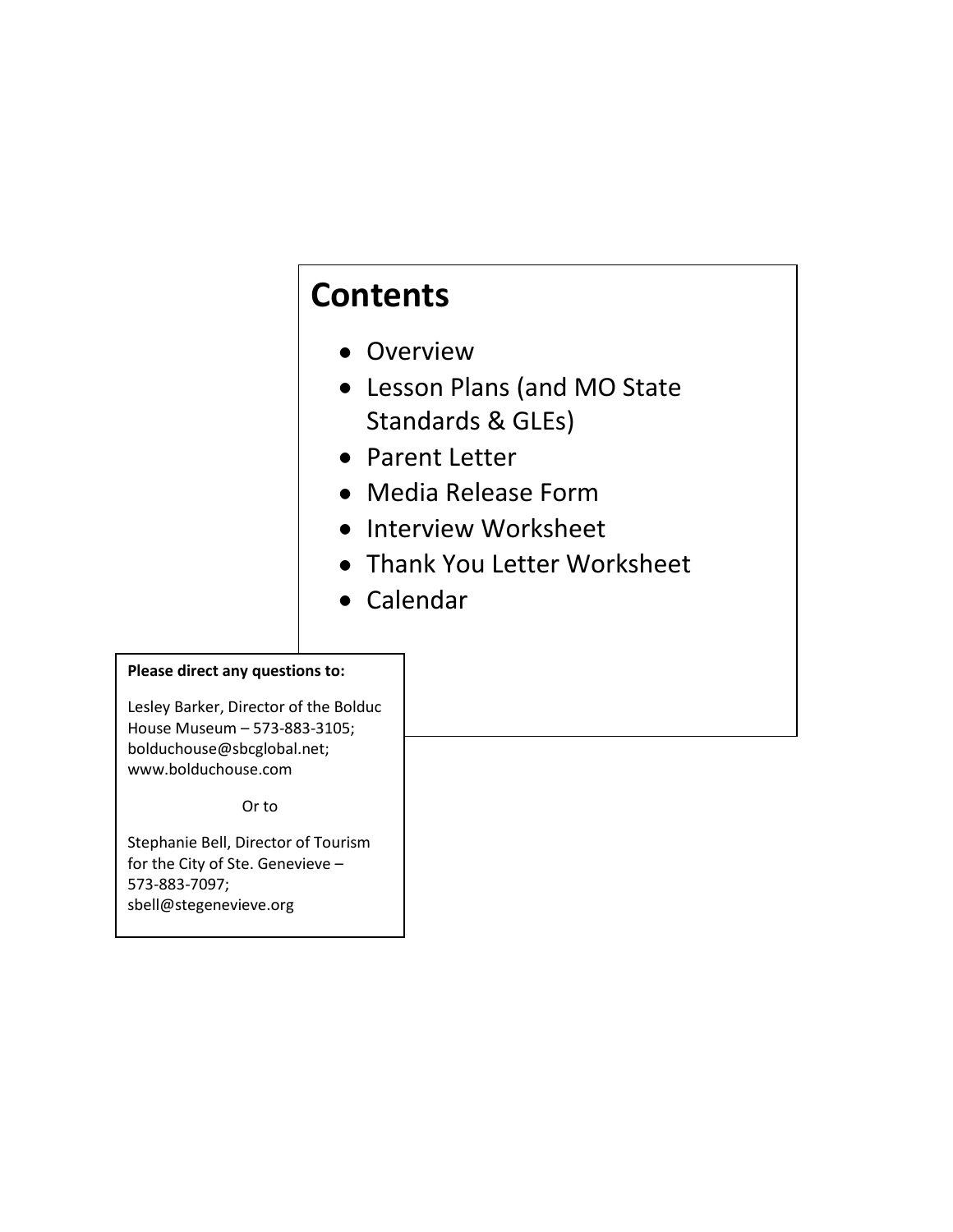#### **Overview**

The Bolduc House Museum in conjunction with the Ste. Genevieve Welcome Center will be the first of six Missouri towns to host *The Way We Worked.* The display will be installed in both of our locations. We are required to create a curriculum connection to our local exhibit and are excited to involve kindergarteners, first graders and second graders in predicting the future of work here in Ste. Genevieve. What a privilege to have a voice in a national conversation at such a young age!

Here is what we have planned.

- The exhibit will be in Ste. Genevieve from **October 8th through November 5th**, which is 29 days in all.
- We have associated **each day** with **a different work related theme** like limestone, health care, farming, trains and planes etc.
- We have **recorded interviews** with key representatives who work in each type of work featured on one of the 29 days. These will air on TV Channel 98 on the appropriate day and will also be played at the Linden House Parlor (at the Bolduc House Museum).
- **Photographs, tools, uniforms, and other artifacts will be on display** at the Ste. Genevieve Welcome Center along with the national exhibit elements.
- Visitors will be directed to a different **open house each day at a current place of business** that reflects the theme of the day.
- **Farm work** will be considered as part of the annual **Heritage Days Celebration** on **Saturday, October 22nd** .
- Visitors will also be told about any **stories** or **artifacts** which relate to the daily themes and are located **at our historic sites** so that they can be sure to find them while they are in town.
- The **Future of Work** exhibit (your students' contributions) will be in the Bolduc House Museum's Linden House Gallery.
- A **daily work-theme-related activity for children** will be conducted daily at the Bolduc House Museum.
- **Visitors will also be invited to record** 90 second audio-visual clips about their experience working while they are at the Ste. Genevieve Welcome Center.
- A **guided free field trip experience for kindergarten, first, and second grade classes** will be available during the weekdays while the exhibit is installed. We will be able to host 40 groups of students on field trips so reserve your class' date and time now.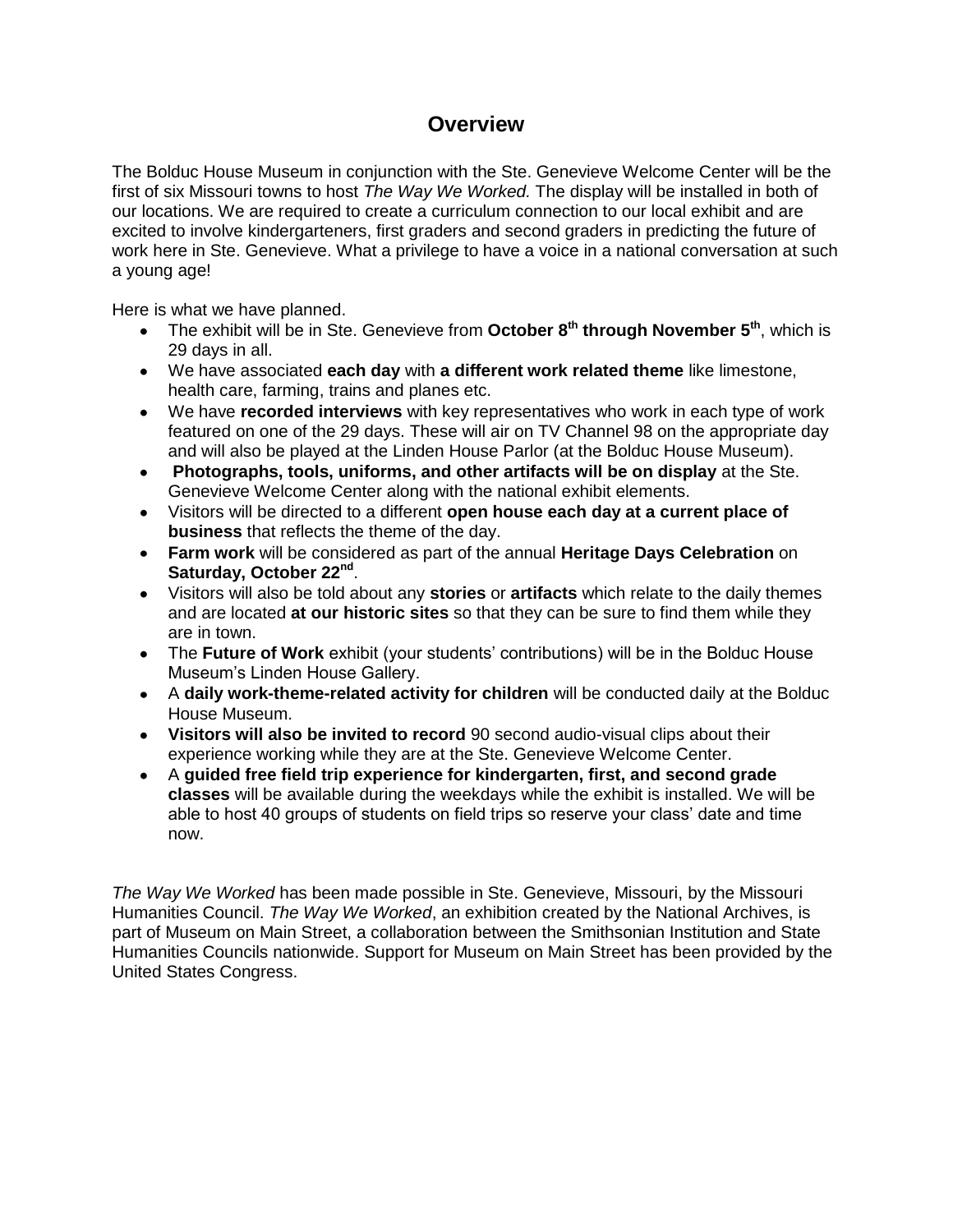## **The Way We Worked – Ste. Genevieve**

### **Curriculum Connection**

The Bolduc House Museum in partnership with the Ste. Genevieve Welcome Center will host the Museum on Main Street Traveling Exhibit: The Way We Worked for 29 days beginning on October 8, 2011. In fact, we will be the first place in Missouri to host this new exhibit which is funded by the Smithsonian Institute and the Missouri Humanities Council. One of the purposes of the Museum on Main Street program is to involve students in the exhibit through a curriculum connection supported by a field trip to see the exhibit. We have chosen to make our curriculum connection appropriate for K-2<sup>nd</sup> primary grade students. These students will become introduced to the various types of work that people do in Ste. Genevieve today. They will compare and contrast how work has changed since the town was founded in the 1740s and they will consider and predict how they will look doing what they want to be when they grow up. They will generate original elements that will be incorporated into the local exhibit to predict the future of work in Ste. Genevieve as well as to conduct social science oral history interviews. Their authentic learning experiences will enrich the whole community as well as serve as a lasting contribution to our national story because copies of the students' work will be kept on record at the Smithsonian Institute.

#### **OVERVIEW**

*Essential Questions* **–** *How and why have the jobs people do at work here in Ste. Genevieve changed over time? What do you want to be when you grow up? What tools, tasks, and problems do you think your future job will entail?*

#### **CLASSROOM VISIT (one hour)**

Lesley Barker (Director Bolduc House Museum, M.A.T.) will make a visit to each primary school classroom during which the students consider jobs people do at work, make a prediction about what they will be when they grow up and draw themselves doing their future work. These drawings and recordings will be on display at the Linden House Gallery.

#### **HOMEWORK ASSIGNMENT (one-half hour followed up in classroom the next day)**

Students will conduct an oral interview of an older adult relative or friend and report about it to their class

#### **OPPORTUNITY FOR FAMILY INVOLVEMENT (one-half hour writing period in classroom)**

Teachers will facilitate their students to write a thank you letter to the adult they interviewed. They will also be encouraged to bring their older adult relative or friend to the Ste. Genevieve Welcome Center on a weekend day during October where they can record their conversation about the past and future of work in Ste. Genevieve

#### **FIELD TRIP (two hours)**

Students will visit the exhibit during an interactive field trip facilitated by the Bolduc House Museum staff and volunteers.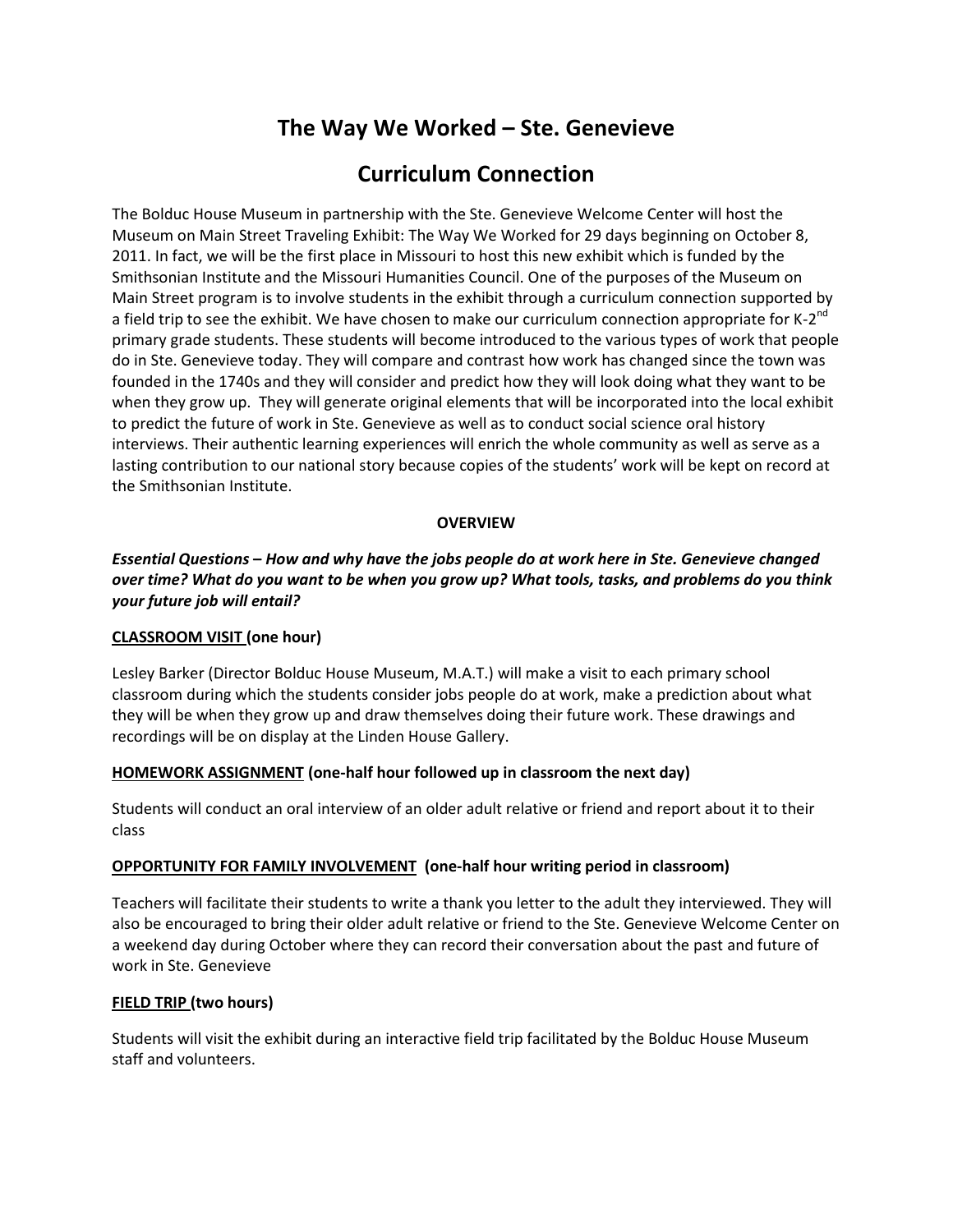#### **LESSON PLANS**

#### **I. CLASSROOM VISIT**

*Objective:* Students will look forward to learning about how the work that people in Ste. Genevieve do has changed over time. They will identify that they represent the future of work here and will make predictions about what their work lives will entail.

*Materials: Snowflake Bentley* by Jacqueline Briggs Martin (for second grades), *Mary Smith*, by A. U'Ren (for kindergarten classes), *Sam Johnson and the Blue Ribbon Quilt*, by Lisa Campbell Ernst (for first grades), 4 x 6" cardstock, markers (supplied by school), crayons (supplied by school), push-button 10 second sound recorders

#### *Time:* one hour

*Preparation:* Teachers will be expected to collect a parent-signed media release form for each student prior to the classroom visit (supplied by Bolduc House Museum)

#### *Methods:*

- Students will listen to one of the books read aloud by Lesley Barker
- They will make predictions about what will happen in the book based on the application of effective pre-reading strategies
- They will make a self-connection with the book to identify what they want to be when they grow up
- They will apply effective speaking skills as they generate an audio recording
- They will use predictions, prior knowledge, and the information gathered in the class discussion  $\bullet$ to generate a visual artistic presentation of themselves at work as a future adult

#### *GLE addressed by this lesson:*

- CA 2 Pre-reading strategies to assist comprehension
- CA Listening & Speaking: 1) Develop and apply effective listening skills and strategies; 2) Develop and apply effective speaking skills and strategies for various audiences and purposes;
- FA Strand 1: Product/Performance 3. Communicate ideas about subject matter and themes in artworks created for various purposes

#### **II. HOMEWORK ASSIGNMENT**

*Objectives:* Students will speak and listen to an older adult in order to gather information about that person's work experience. They may have the opportunity to encounter artifacts and photographs showing people working. They will analyze and present their conclusions to the class.

*Materials:* Interview Report Form (provided by Bolduc House Museum)

*Time:* Explain the assignment (teacher) – 10 minutes; Student Presentations (follow-up) to the class – 2 to 5 minutes/student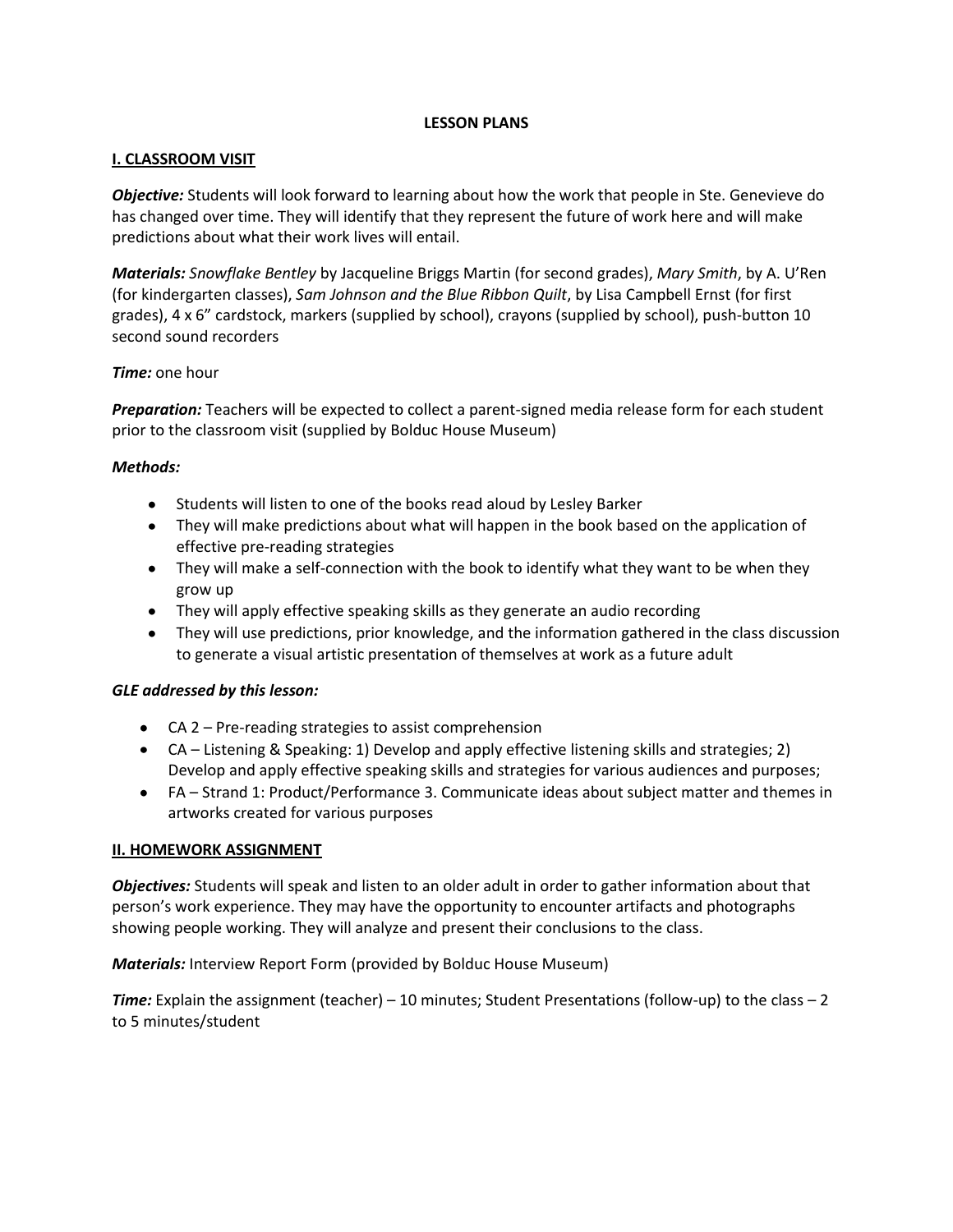#### *Methods:*

- Students will conduct an oral interview with an adult friend, neighbor, or relative using the Interview Report Form
- Students will request to see photographs and work-related artifacts if any are available
- Students will present the information they learned in the interview orally to the class

#### *GLE addressed by this assignment:*

- SS A. 4 1.6- Identify examples of opportunity cost; Describe the relationships among consumers, consumption, producers, production; Understanding the consequences of public and personal economic decisions;
- SS 7 A 1.10 Knowledge of the tools of social science inquiry; Identify visual, graphic, and auditory aids; Identify primary and secondary sources; Identify artifacts
- CA 5, 6, 1.5, 1.6, 1.10, 2.1, 2.3 Listening and Speaking: Develop and apply effective listening skills and strategies; Develop and apply effective speaking skills and strategies for various audiences and purposes; Sharing ideas and experiences with focus, appropriate volume, and appropriate vocabulary
- CA2, 3, 1.1, 1.2, 5, 1.5, 1.7, 2.7- Information Literacy: Develop and apply effective research process skills to gather, analyze, and evaluate information; Develop and apply effective skills and strategies to analyze and evaluate oral and visual media

#### **III. WRITTEN EXPRESSION & OPPORTUNITY FOR FAMILY INVOLVEMENT**

*Objective:* Students will write a thank you note which also serves as an invitation. Students will have the option to bring the adult they interviewed to the Ste. Genevieve Welcome Center during the exhibit where, if they choose, they can record their conversation about the past and future of work in Ste. Genevieve.

*Time:* 45 minute writing class facilitated by the classroom teacher; optional family extension trip to the Ste. Genevieve Welcome Center

*Materials:* paper, pencils, envelopes, information sheet to include with the letter created by The Bolduc House Museum, Media Release Forms (to be made available at the exhibit at the time of the visit)

#### *Methods:*

- Students will write a thank you note to the adult they interviewed which will also function as an invitation to see the exhibit at the Ste. Genevieve Welcome Center and the Bolduc House Museum's Linden House Gallery during a weekend day between October 8-November 5.
- Students who choose to visit the exhibit with their adult companion will be encouraged to record their oral interview. If they elect this option, the adult will need to sign a media release form provided by the Bolduc House Museum. The child's parents must also sign a media release form for the child to be allowed to participate.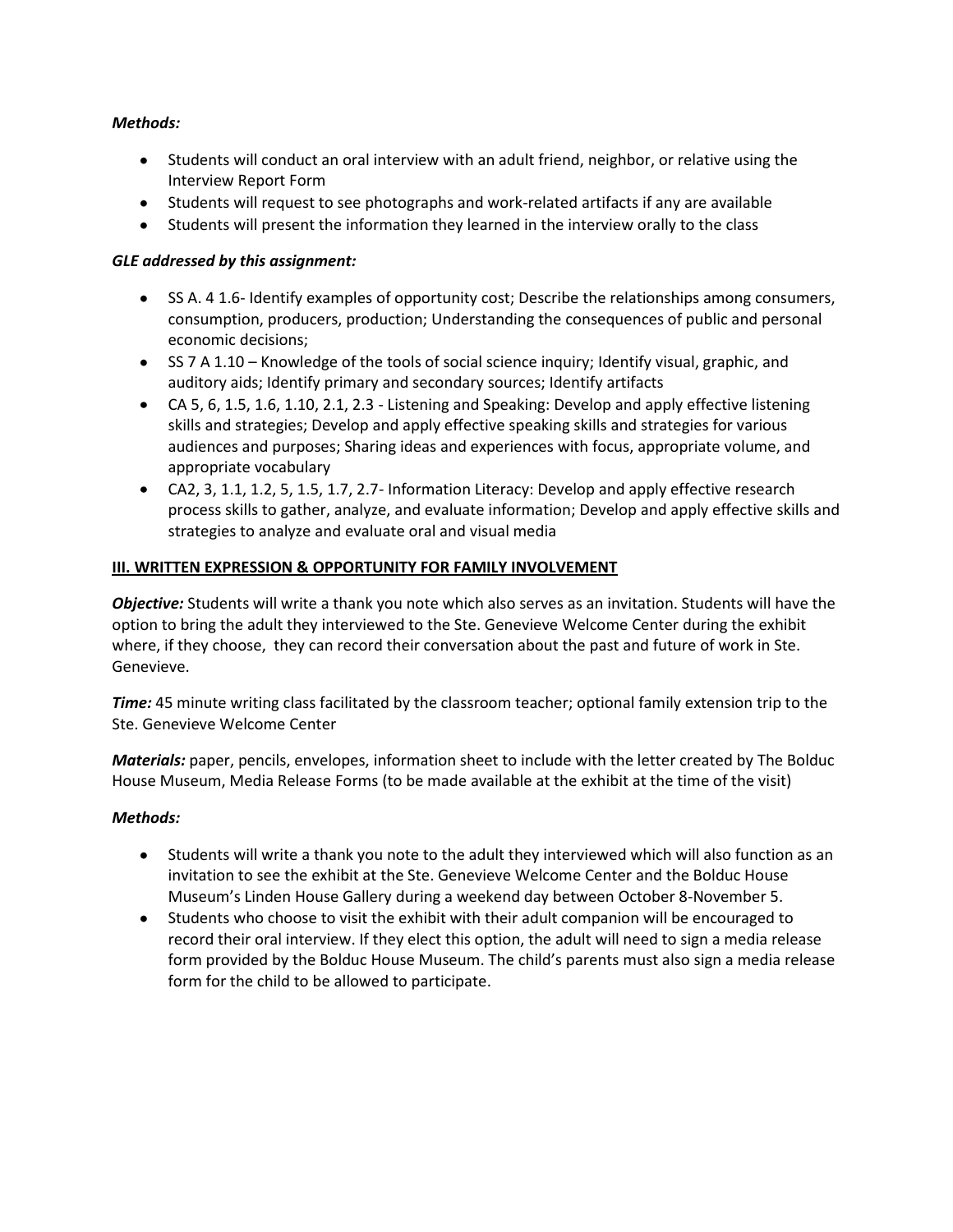#### *GLE addressed by this lesson:*

- CA Writing: CA1, CA 4, 1.8, 2.1, 2.2- Apply a writing process in composing text; Compose welldeveloped text; Write effectively in various forms and types of writing
- CA Listening and Speaking: CA5, 6, 1.5, 1.6, 1.10, 2.1, 2.3 Develop and apply skills and strategies to comprehend, analyze and evaluate non-fiction from a variety of cultures and times; Develop and apply effective speaking skills and strategies for various audiences and purposes; Share ideas and experiences with focus and appropriate volume and vocabulary
- SS Concept 7: Knowledge of the use of the tools of social science inquiry Identify visual, graphic, and auditory aids; identify primary and secondary sources; Identify artifacts

#### **IV. FIELD TRIP (two hours)**

*Objective:* Students will visit the exhibit during an interactive field trip facilitated by the Bolduc House Museum staff and volunteers. They will experience primary and secondary resources for social science inquiry, identify artifacts, read and evaluate non-fiction materials, and participate in an interactive learning experience.

*Materials:* Signed permission slips (use regular school protocol and documents);

Note: this exhibit is located at the Ste. Genevieve Welcome Center, the Bolduc House Museum's Linden House Gallery, and in various other locations based on the work-related theme of the day. There is no charge to experience this exhibit.

#### *Methods:*

- An exhibit staff member or volunteer will conduct the class through the national exhibit at the Ste. Genevieve Welcome Center (15 minutes)
- The class will next be challenged to do an Eye-Spy type of activity where they will receive a partial picture of some image or artifact that is part of the local exhibit. Students will work in cooperative learning groups to locate the image or artifact. When they find their image or artifact, nearby, they will also discover a kit containing information and items about a job. (10 minutes)
- Students, still working in cooperative learning groups will have 10 minutes to create a 30 second silent presentation of the job using the contents of their kit as props. (10 minutes)
- Student groups will present their silent skit or charade to the class. After that, members of the class will generate up to 10 questions which can be answered with "yes" or "no" to give them more information or to clarify what they already understand. The class must guess "What's Our Job." (30 minutes)
- The class will then walk the half block to the Bolduc House Museum's Linden House where they will see their original drawings accompanied by their sound recordings on display under the heading "The Future of Work". They will enjoy locating their own and their friends' contributions and hearing the recorded messages. (20 minutes)
- The class will be introduced to an artifact from the Bolduc House Museum related to one of the work-related themes and be given the opportunity to guess what its use was. (10 minutes)
- The class will participate in the work-related children's activity of the day at the Bolduc House Museum. (15 minutes)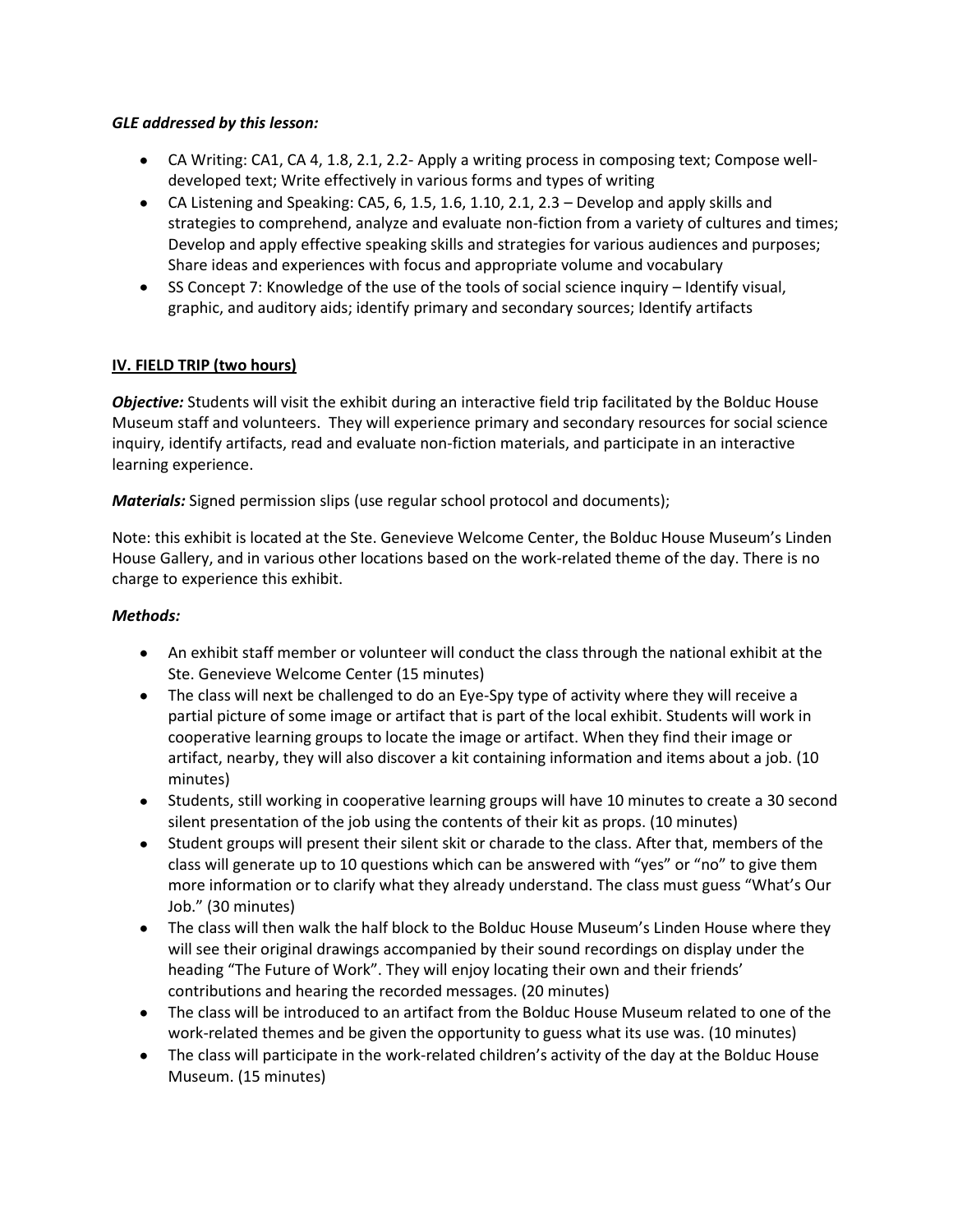#### *GLE addressed in this Field Trip:*

- FA- Theater FA1, 1a, 1b, 2a, 2b, 3a, 3b, 4.3, 4.7 Develop and apply ideas through theatrical performance; Practice appropriate audience behavior; Adapt environment and display simple costumes that reflect the character; Tell a story through role playing; Use role playing, pantomime, and gesture
- CA Reading CA3- Develop and apply skills and strategies to comprehend, analyze, and evaluate non-fiction from a variety of cultures and times
- SS- 4 1.6 Identify examples of private goods and services; Explain/demonstrate how people trade using money or barter; Describe the relationships among consumers, consumption, producers, production; Understand consequences of public and personal economic decisions; Explain how to make decisions using cost-benefit analysis;
- SS Standards D Relationships within places: Describe why people of different groups settle more in one place than another
- SS Standards E Understanding relationships between and among places: Describe different types of communication and transportation and identify their advantages and disadvantages
- SS Standards G Using geography to explain the present i.e. "why today's supermarkets are able to sell apples throughout the year"
- SS Concept 7, 1.10 Knowledge of the use of tools of social science inquiry: Identify visual, graphic, and auditory aids; Identify primary and secondary sources; Identify artifacts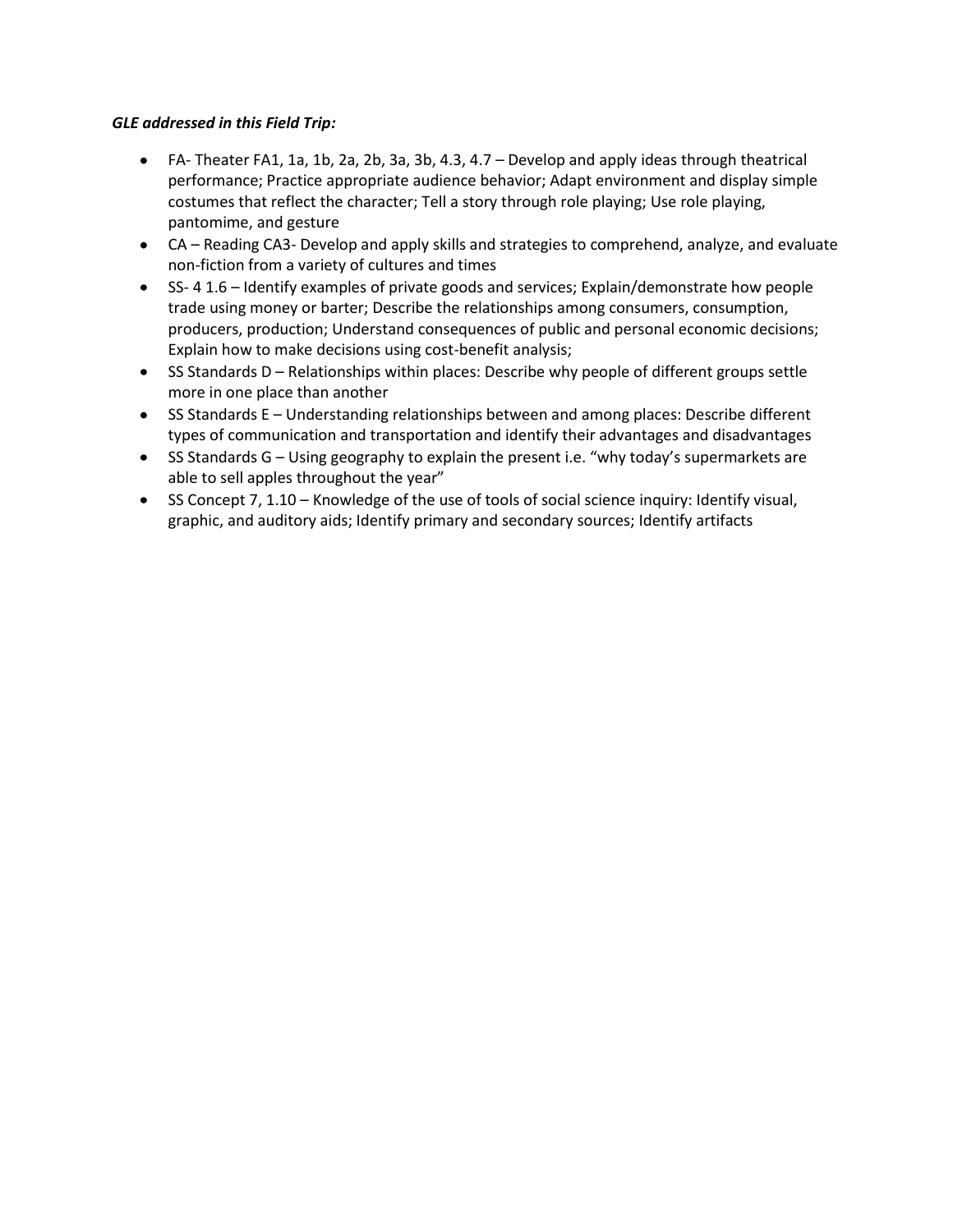#### Dear Parents,

I am pleased to announce that your child's class has been invited to participate in the creation of an exhibit at the Bolduc House Museum called The Future of Work. It is part of a larger exhibit, *The Way We Worked*.

After discussing different types of work, each student will consider what work he or she would like to do as an adult. Then each student will draw a picture of themselves doing that work and make a ten second voice recording about it.

The drawings and the recordings will be on display from October  $8<sup>th</sup>$  through November  $5<sup>th</sup>$  at the Bolduc House Museum's Linden House Gallery at 123 S. Main Street.

Later in November, information about the exhibit, including photographs and recordings of the student work, will be sent to the Smithsonian Institute and the Missouri Humanities Council where they will be kept and archived. The Bolduc House Museum will keep copies for its archives as well. The original drawings will be returned to the students along with a transcription of the voice recording.

In order for your student's work to be placed in this exhibit, please sign and return the enclosed media release form by \_\_\_\_\_\_\_\_\_\_\_\_\_\_\_

Thank you,

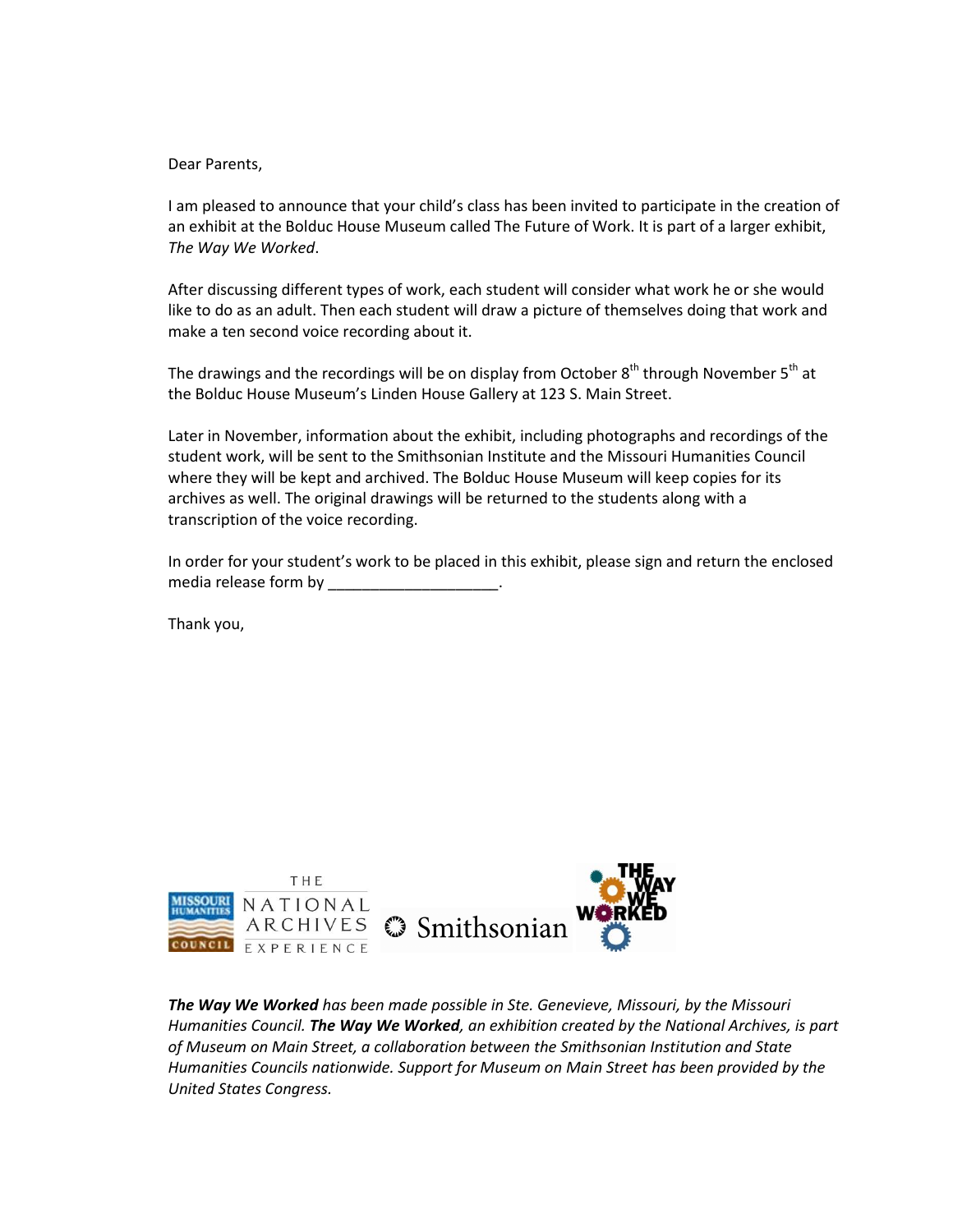| Name Camera Contractor Contractor Contractor Contractor Contractor Contractor Contractor Contractor Contractor                                                                                                                                      |
|-----------------------------------------------------------------------------------------------------------------------------------------------------------------------------------------------------------------------------------------------------|
| Talk to an older adult friend or relative about their work. Ask them three questions:<br>1. When you were my age, what did you want to be when you grew up?<br>2. What do or did you do at work every day?<br>3. Why is or was your work important? |
| Write what your adult friend or relative replied.                                                                                                                                                                                                   |
|                                                                                                                                                                                                                                                     |
| When this person was my age, he or she wanted to be a<br>when he or she grew up.                                                                                                                                                                    |
|                                                                                                                                                                                                                                                     |
|                                                                                                                                                                                                                                                     |
|                                                                                                                                                                                                                                                     |
|                                                                                                                                                                                                                                                     |
|                                                                                                                                                                                                                                                     |

Be ready to tell your class about what you learned during this conversation.